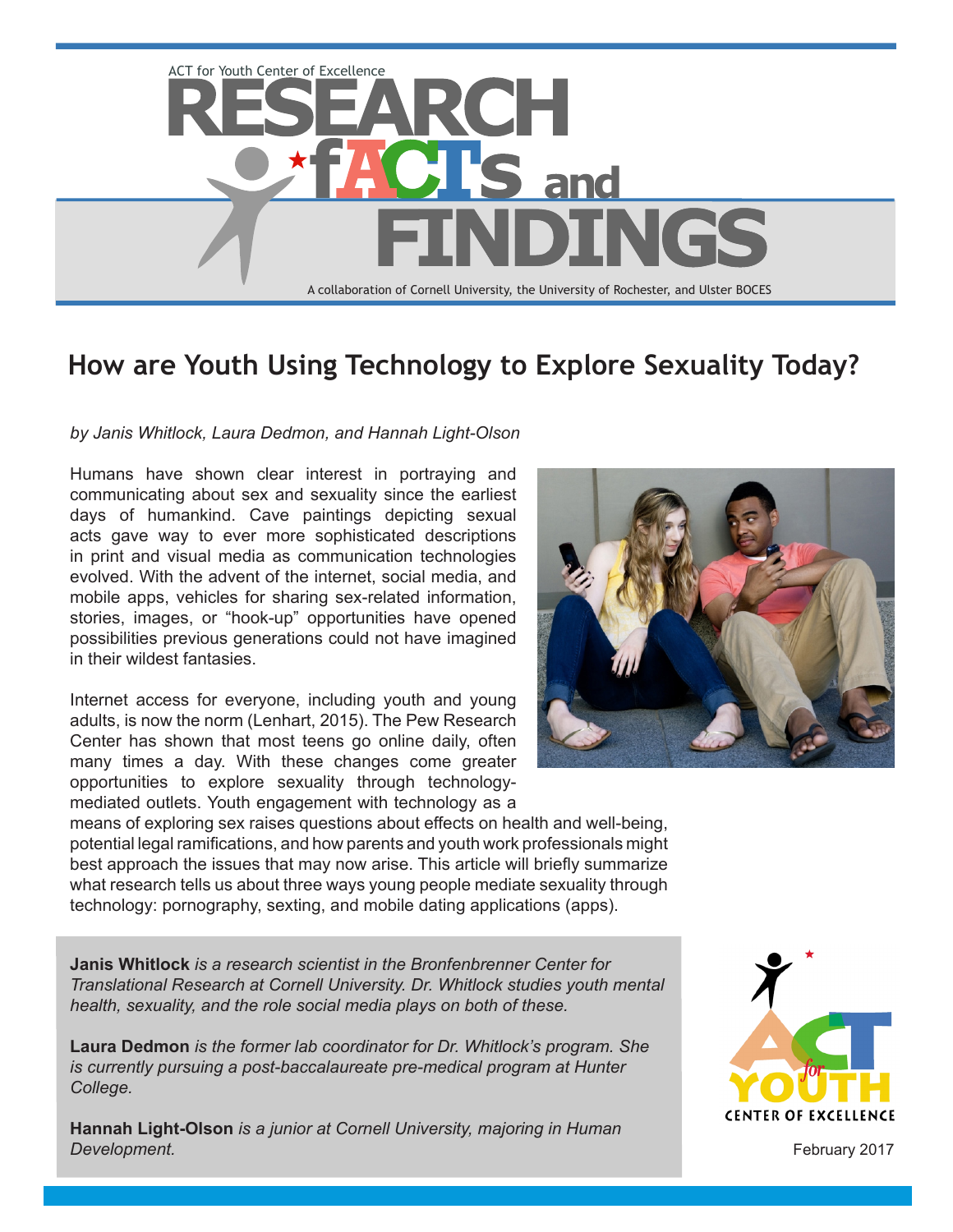## **Pornography**

Pornography, or "porn" for short, has flourished in the online age. No longer confined by the limits of still pictures or videos stored in the back of the store, viewers can now access thousands of videos of every conceivable type of porn in just a few mouse clicks. In short, porn use is now a highly personalized digital sexual experience.

Research indicates that while most teens have yet to develop specific tastes when it comes to pornography, by early adulthood the majority of male college students are using porn in some capacity (Carroll et al., 2008). Although porn is accessed by all genders, research suggests that males are more likely than females to access it regularly, and that males are more likely to allow porn to influence their sexual behavior in real life (Buzzell, 2005; Doornwaard et al., 2015).

Strong studies on the effects of porn use on youth are not common. Some research has linked exposure to sexually explicit media to less progressive gender role attitudes, more permissive sexual attitudes, and increases in sexual experience, though substantial differences occur in patterns for males and females (Brown & L'Engle, 2009; Doornwaard et al., 2015). Studies of young adult Danish pornography users reported little or no negative effects from their pornography consumption and predominantly cited diverse positive effects on their sexual experience (e.g., frequency of sexual activity, sexual performance, positive outlook on sex, improved sexual knowledge) and quality of life (Hald & Malamuth, 2008; McKee et al., 2008, p. 85). Some scholars suggest that there may be positive effects of porn when it is intentionally sought out rather than unintentionally discovered – such as increased pleasure, self-acceptance, inclusion of handicapped people, and improved communication between sexual partners, in addition to the widening of traditional gender roles and sexual scripts. However, these positive effects have been the subject of very few empirical or theoretical studies so far (Innala, 2007).

While the research is unclear about the short- and long-term effects of its use, pornography continues to be a strongly divisive issue, particularly among feminists. Some argue that pornography is inherently damaging to women because of the way it commodifies women's bodies, recruits young women into the industry, and implicitly sanctions and glorifies violence against women (Bindel, 2010; MacKinnon, 1987). Others see pornography as a form of sex positivity because it is a medium for sexual expression long denied but now available to women. They assert that pornography challenges longstanding ideas of women as naturally asexual or sexually conservative and broadens the idea of what bodies and behaviors are sexy (Willis, 2005).

## **Sexting**

Sexting is a term used to describe sending explicit photographs to another person via the Internet or a mobile device. It is a contentious topic when it comes to youth. In some states, legal precedent has been established to criminalize sexting for teens, carrying the potential to greatly impact a young person's future if they choose to communicate in this way (Sacco et al., 2010).

#### **Who is sexting?**

A large, representative study conducted by the Pew Research Center showed that 4% of cell phone users age 12-17 had sent nude or nearly nude images of

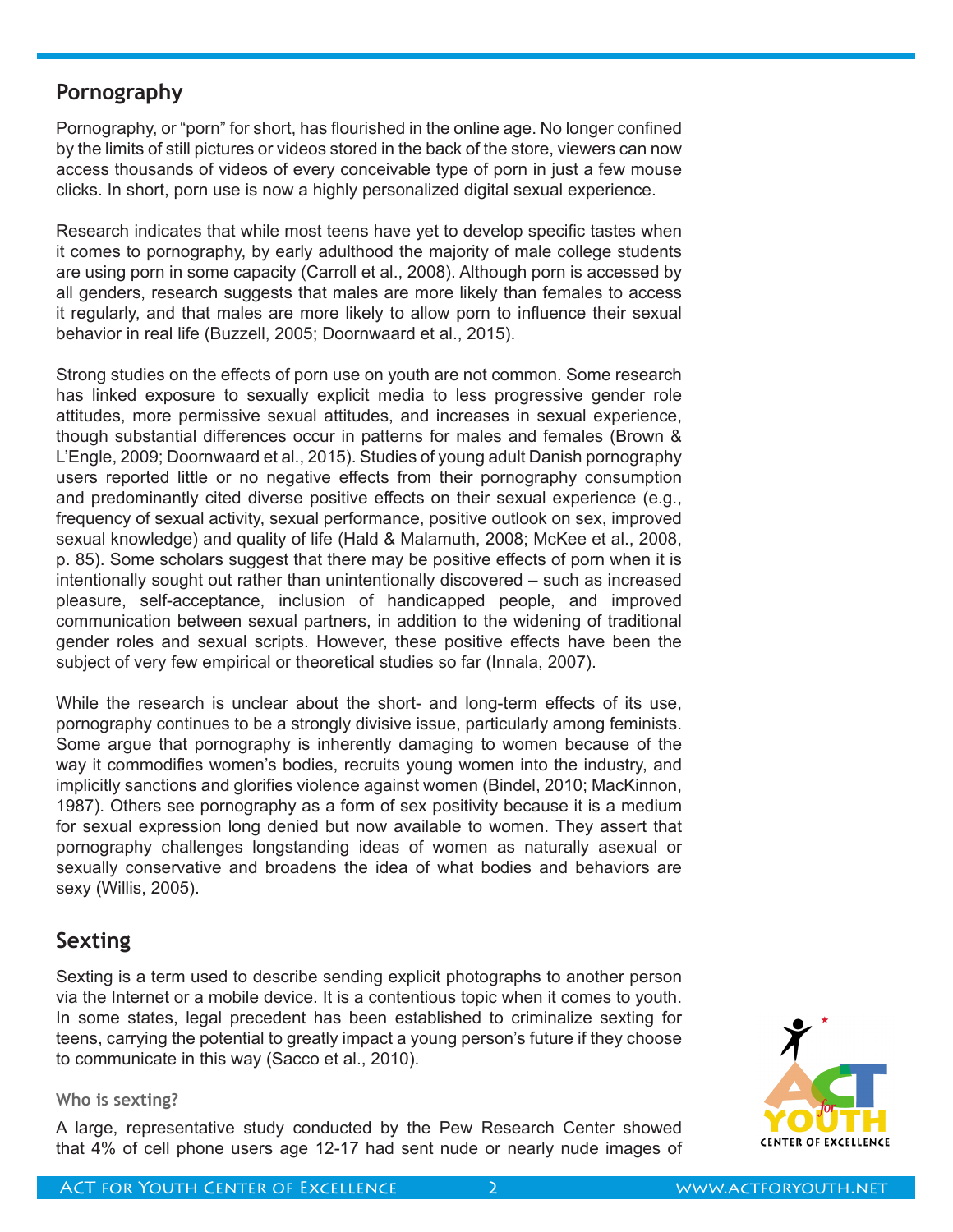themselves to someone else via text messaging, and 15% had received nude or nearly nude images of someone they knew (Lenhart, 2009). Interestingly, the Pew study found that teens who pay their own phone bills are more likely to send sexts (17% of teens who pay versus 3% of teens who do not pay). Adolescents who engage in sexting are also more likely to be sexually active or in a romantic relationship (Klettke, Hallford, & Mellor, 2014).

The practice becomes more common as adolescents age and gain sexual experience. A large study of young adults (age 18-24) found that while 57% of the sample did not sext, 43% engaged in sexting in some capacity. More than one in four (28%) young adults both sent and received sexts, while 13% reported receiving but not sending sexts, and 2% reported only sending sexts (Gordon-Messer et al., 2013). This study also found that among young adults sexting was not associated with a higher number of partners, nor was it associated with a greater proportion of unprotected vaginal or anal sex. However, studies of associations with risky behaviors are mixed (Klettke, Hallford, & Mellor, 2014).

#### **Why do young people sext?**

In general, the Pew Research Center found that teens who sext do it for one of two general reasons: a) they are already dating the person with whom they are sexting and it is a form of flirtation or connection, or b) one person is romantically interested in another and considers sexting a form of enticement or "relationship currency" (Lenhart, 2009). Gordon-Messer and colleagues suggest that sexting is becoming a regular part of dating among young adults (2013).

Whatever the intention, it's important for youth to grasp that once a sext is sent, it can be forwarded and shared well beyond the intended recipient, and the cycle of images being passed around without consent of the person in the picture can take off rapidly. This last finding is important in the context of the legal implications of sexting. While federal law defines sexually explicit content of minors as nude pictures or images of actual or simulated sex, several states have more stringent restrictions, sometimes including the sending of explicit messages among minors as a violation of law (Judge, 2013). Several high profile sexting cases have spurred important conversations about how to handle sexting since it does not conform well to federal child pornography laws largely designed to protect minors from adults. Nevertheless, in many states teens can be charged if they send or receive a sext, with penalties that can be quite significant, especially if one of them is over 18 (Sacco et al., 2010).

## **Dating Apps**

Dating apps are geography-based mobile apps which allow a user to create a profile, select app users nearby who might be interested in meeting, and text with them, sometimes leading to meeting in person within minutes. While these apps are known for facilitating short-term sexual hook-ups between strangers, they are also used for "killing time," socializing, and attempting to find partners for long-term relationships (Goedel & Duncan, 2015; Rice et al., 2012; Willoughby et al., 2014). Dating apps such as Tinder and Grindr are widely known, and there are many more which pop in and out of existence depending on their popularity. However, what we know about the use of these apps among youth, as well as the effects of dating apps on young people's sexual experiences, health, and relationships, is very limited.

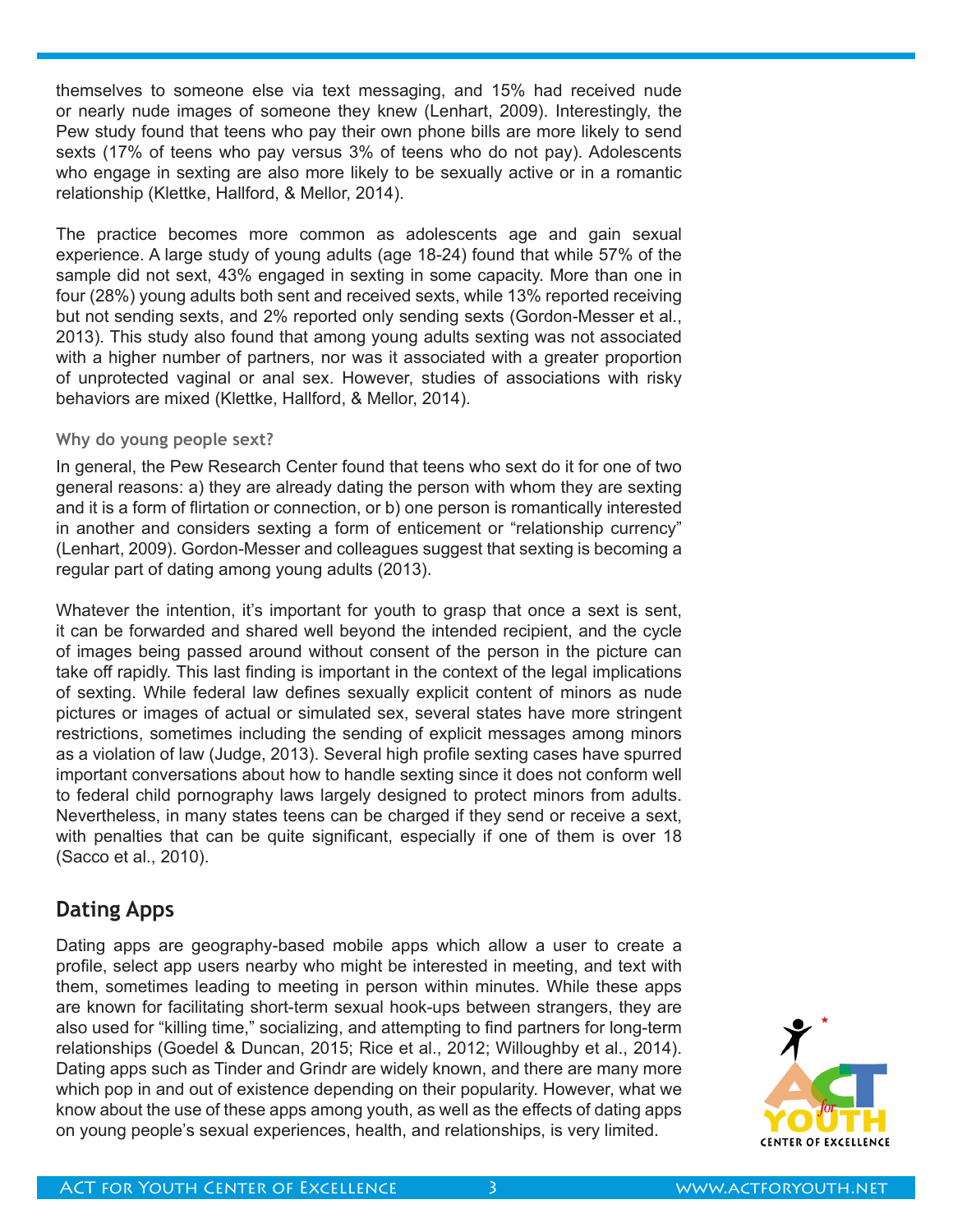The number of young adults (age 18-24) who use mobile dating apps has increased dramatically from 5% in 2013 to 22% in 2015 (Smith, 2016). Little is known about the prevalence of use among minors; however, Tinder reported in 2016 that 7% of its users were between the ages of 13 and 17. These findings prompted Tinder to institute a policy change prohibiting minors from using the app (Farber, 2016). While most dating apps are restricted to those over the age of 17, processes for verifying age are limited and easily circumvented.

Like online dating websites, dating apps have the potential to foster some sense of connection, particularly for individuals who feel marginalized or live in big cities. For example, those who are stigmatized for their sexual orientation may find community through dating apps and matchmaking websites (Rice et al., 2012; Willoughby et al., 2014). So far, however, research suggests that connections formed in this way may not last long (Feuer, 2015). One qualitative study of adult gay men, for example, showed that men who created profiles on dating apps generally used these for hook-ups rather than to find long term relationships. The study found that lasting relationships were typically started and fostered outside of their dating app accounts (Gudelunas, 2012).

While research into mobile dating apps and sexual health is sparse, a number of studies have focused on adult men who have sex with men, who were early adopters of the technology. Research suggests that adult men who use the internet to find opportunities for sex with men may be more likely to take risks with sex (i.e., more sexual partners, more partners known to be HIV+, and higher odds of unprotected anal sex) than those who do not use the internet for dating (Goedel & Duncan, 2015). The use of dating apps for hook-ups (as opposed to use of the internet more broadly) does not necessarily mean that sex is more likely to be unprotected, and studies of dating apps used by men who have sex with men are few and inconclusive (Grosskopf, LeVasseur, & Glaser, 2014). However, there is growing interest in discovering ways to use dating apps to promote public health messages about safer sex (Huang et al., 2016).

# **Talking with Youth about Sex in the Digital Age**

The broad array of opportunities for accessing sexual content and exchange supports the need for greater family communication about values, expectations, and agreements. Early and regular communication about sex and sexuality is helpful for teens and tends to promote healthier engagement. When parents regularly discuss sex with adolescents, their children feel closer to them. These conversations also leave children feeling better able to communicate with their parents, both specifically about sex and on topics more generally (Martino et al., 2008).

Sex education is a powerful tool for engaging young people in discussion about the healthiest ways to explore sexuality and meet potential romantic partners. As technology plays a greater role in human engagement with sexuality, it's important to integrate these topics into both formal sex education and informal conversations with trusted adults, providing young people the tools they need to safely find their way.  $\bigstar$ 

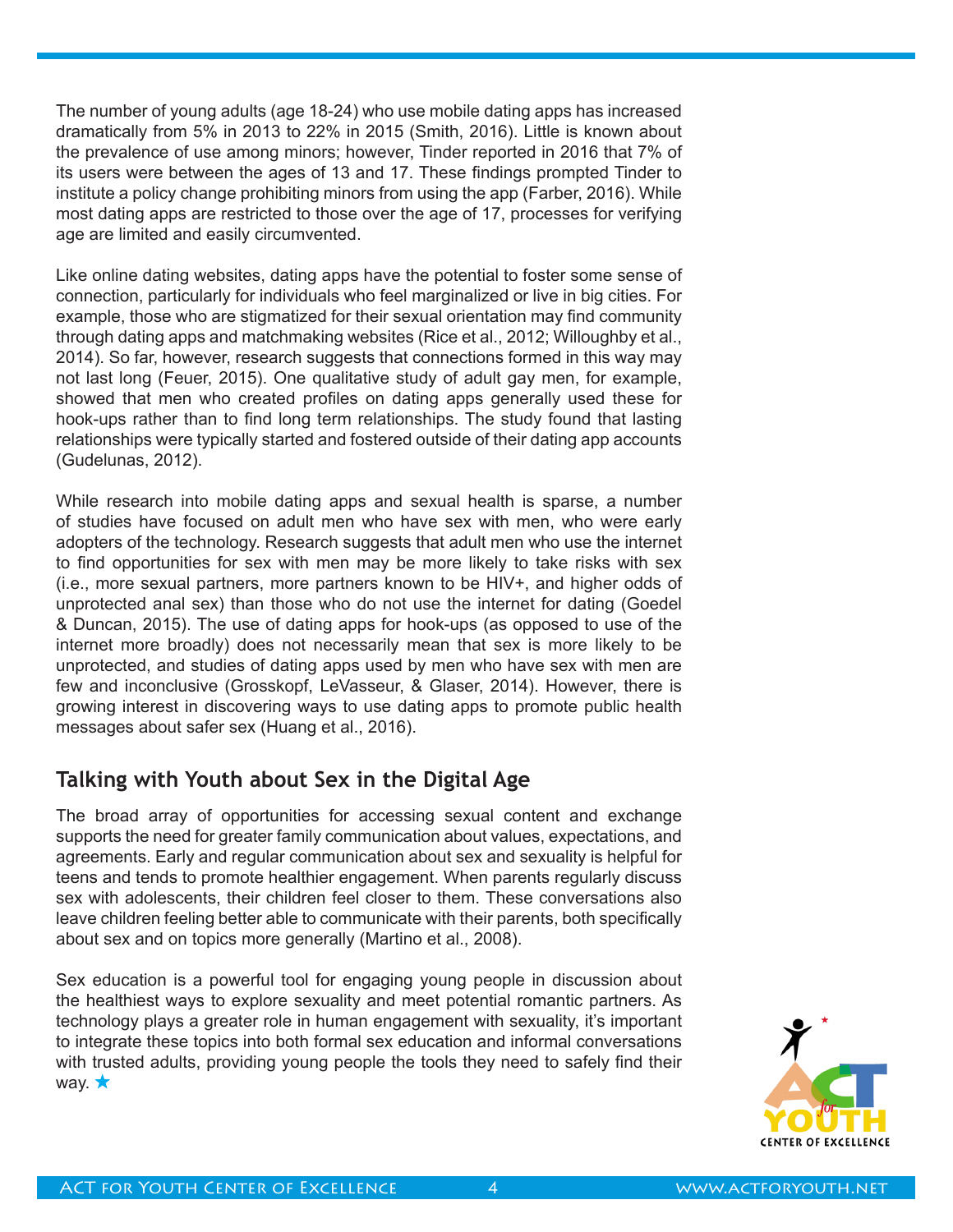#### **References**

- Bindel, J. (2010). The truth about the porn industry. *The Guardian*. Retrieved from: https:// www.theguardian.com/lifeandstyle/2010/jul/02/gail-dines-pornography
- Brown, J. D., & L'Engle, K. L. (2009). X-rated sexual attitudes and behaviors associated with U.S. early adolescents' exposure to sexually explicit media. *Communication Research, 36*(1), 129-151.
- Buzzell, T. (2005). Demographic characteristics of persons using pornography in three technological contexts. *Sexuality & Culture, 9*(1), 28-48.
- Carroll, J. S., Padilla-Walker, L. M., Nelson, L. J., Olson, C. D., Barry, C. M., & Madsen, S. D. (2008). Generation XXX: Pornography acceptance and use among emerging adults. *Journal of Adolescent Research, 23*(1), 6-30.
- Doornwaard, S. M., Ter Bogt, T. F., Reitz, E., & Van Den Eijnden, R. J. (2015). Sex-related online behaviors, perceived peer norms and adolescents' experience with sexual behavior: Testing an integrative model. *PloS One, 10*(6), e0127787.
- Farber, M. (2016, June 9). No more Tinder for teens. *Fortune.* Retrieved from: http://fortune.com/2016/06/09/tinder-under-18/
- Feuer, A. (2015, February 13). On Tinder, taking a swipe at love, or sex, or something, in New York. *The New York Times.* Retrieved from: http://www.nytimes. com/2015/02/15/nyregion/on-tinder-taking-a-swipe-at-love-or-sex-or-something-innew-york.html?\_r=1
- Goedel, W. C., & Duncan, D. T. (2015). Geosocial-networking app usage patterns of gay, bisexual, and other men who have sex with men: Survey among users of Grindr, a mobile dating app. *JMIR Public Health and Surveillance, 1*(1), e4. https://doi. org/10.2196/publichealth.4353
- Gordon-Messer, D., Bauermeister, J. A., Grodzinski, A., & Zimmerman, M. (2013). Sexting among young adults. *Journal of Adolescent Health, 52*(3), 301-306.
- Grosskopf, N. A., LeVasseur, M. T., & Glaser, D. B. (2014). Use of the internet and mobile-based "apps" for sex-seeking among men who have sex with men in New York City. *American Journal of Men's Health, 8*(6), 510–520. https://doi. org/10.1177/1557988314527311
- Gudelunas, D. (2012). There's an app for that: The uses and gratifications of online social networks for gay men. *Sexuality & Culture, 16*(4), 347-365.
- Hald, G. M., & Malamuth, N. M. (2008). Self-perceived effects of pornography consumption. *Archives of Sexual Behavior, 37*(4), 614-625.
- Huang, E. T.-Y., Williams, H., Hocking, J. S., & Lim, M. S. (2016). Safe sex messages within dating and entertainment smartphone apps: A review. *JMIR mHealth and uHealth, 4*(4). https://doi.org/10.2196/mhealth.5760
- Innala, S. (2007). Pornography on the net: Same attraction, but new options. *Sexologies, 16*(2), 112-120.
- Judge, A. M. (2012). "Sexting" among US adolescents: Psychological and legal perspectives. *Harvard Review of Psychiatry, 20*(2), 86-96.
- Klettke, B., Hallford, D. J., & Mellor, D. J. (2014). Sexting prevalence and correlates: A systematic literature review. *Clinical Psychology Review, 34*(1), 44–53. https://doi. org/10.1016/j.cpr.2013.10.007
- Lenhart, A. (2009). *Teens and sexting: How and why minor teens are sending sexually suggestive nude or nearly nude images via text messaging.* Retrieved from Pew Research Center: http://www.pewinternet.org/files/old-media/Files/Reports/2009/ PIP\_Teens\_and\_Sexting.pdf
- Lenhart, A. (2015). *Teens, social media & technology overview 2015.* Retrieved from Pew Research Center: http://www.pewinternet.org/2015/04/09/teens-social-media-